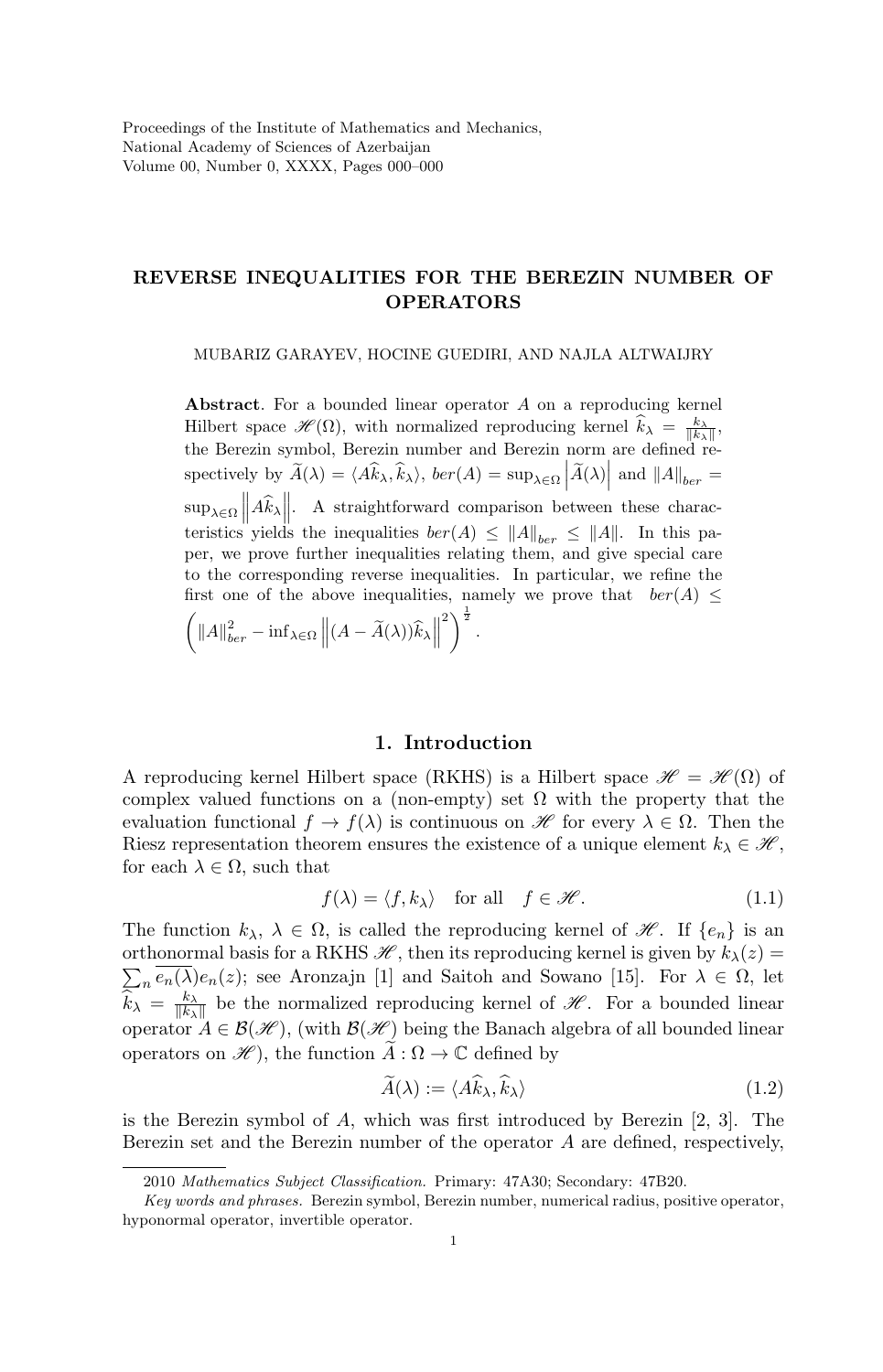by (see [12, 13]):

$$
Ber(A) := \text{Range}(\widetilde{A}) = \left\{ \widetilde{A}(\lambda) : \lambda \in \Omega \right\},\tag{1.3}
$$

and

$$
ber(A) = \sup_{\lambda \in \Omega} \left| \widetilde{A}(\lambda) \right|.
$$
 (1.4)

It is clear that the Berezin symbol  $\tilde{A}$  is a bounded function on  $\Omega$  and that  $Ber(A) \subset W(A)$  and  $ber(A) \leq w(A)$  for all  $A \in \mathcal{B}(\mathcal{H})$ , where

$$
W(A) := \{ \langle Ax, x \rangle : x \in \mathcal{H} \quad \text{and} \quad ||x|| = 1 \}
$$
 (1.5)

is the numerical range of the operator A and

$$
w(A) := \sup\{ |\langle Ax, x \rangle| : x \in \mathcal{H} \quad \text{and} \quad ||x|| = 1 \}
$$
 (1.6)

is the numerical radius of A. It is well known that there are concrete examples of operators for which  $Ber(A)$  is a proper subset of  $W(A)$  and  $ber(A) < w(A)$ ; and others satisfying  $Ber(A) = \sigma(A)$ ,  $Ber(A) = W(A)$  and  $ber(A) = w(A) = ||A||$ , (see the first author's paper  $[12]$ ). The Berezin number of an operator A satisfies the following properties:

(i) ber(A)  $\leq$  ||A||.

(ii) 
$$
ber(\alpha A) = |\alpha|ber(A)
$$
 for all  $\alpha \in \mathbb{C}$ .

(iii)  $ber(A + B) \leq ber(A) + ber(B)$ .

Notice that, in general, the Berezin number does not define a norm. However, if H is a RKHS of analytic functions, (for instance on the unit disc  $\mathbb{D} = \{z \in$  $\mathbb{C}: |z| < 1$ , then  $ber(A)$  defines a norm on  $\mathcal{B}(\mathcal{H}(\mathbb{D}))$ ; which follows from the following lemma (see, for instance, Zhu [16])

**Lemma 1.1.** Let  $\mathcal{H} = \mathcal{H}(\mathbb{D})$  be a RKHS of analytic functions on  $\mathbb{D}$ , and let  $A \in \mathcal{B}(\mathcal{H})$  be an operator. Then the Berezin symbol A uniquely defines the operator A, i.e.,  $A = 0$  if and only if  $A = 0$ .

Now, for any operator A on the RKHS  $\mathscr{H} = \mathscr{H}(\Omega)$ , let us define the Berezin norm of the operator A by

$$
||A||_{ber} := \sup_{\lambda \in \Omega} ||A\widehat{k}_{\lambda}||_{\mathscr{H}}.
$$
 (1.7)

Clearly  $||A||_{ber}$  shares the properties (i)-(iii) with  $ber(A)$ . Also, since the family  ${k_{\lambda} : \lambda \in \Omega}$  is complete in  $\mathscr{H}$ , it is elementary to verify that  $||A||_{ber} = 0$  if and only if  $A = 0$ . So, these properties together mean that  $||A||_{ber}$  is a norm in  $\mathcal{B}(\mathcal{H})$ . Clearly  $ber(A) \leq ||A||_{ber}$  for any  $A \in \mathcal{B}(\mathcal{H})$ . However, it is known that in the case of the unit disk D these two new operator norms are not equivalent norms with respect to the usual operator norm  $||A||:= \sup\{||Ax||: x \in \mathcal{H} \text{ and } ||x||=1\}.$ Namely, Engliš [7] proved that

$$
||T_f|| \le C \sup_{z \in \mathbb{D}} |\widetilde{T_f}(z)| = C \, \text{ber}(T_f), \ \forall f \in L^{\infty}(\mathbb{D}, dm_2), \tag{1.8}
$$

can not hold for any constant  $C > 0$ , where  $T_f$  is the Toeplitz operator on the Bergman Hilbert space  $L_a^2 = L_a^2(\mathbb{D})$  and  $dm_2$  is the usual normalized area measure on  $\mathbb D$ . Later, Nazarov showed the inequality (see Miao and Zheng [14] Section 6):

$$
||T_f|| \le C||T_f||_{ber}, \quad \forall f \in L^{\infty}(\mathbb{D}, dm_2), \tag{1.9}
$$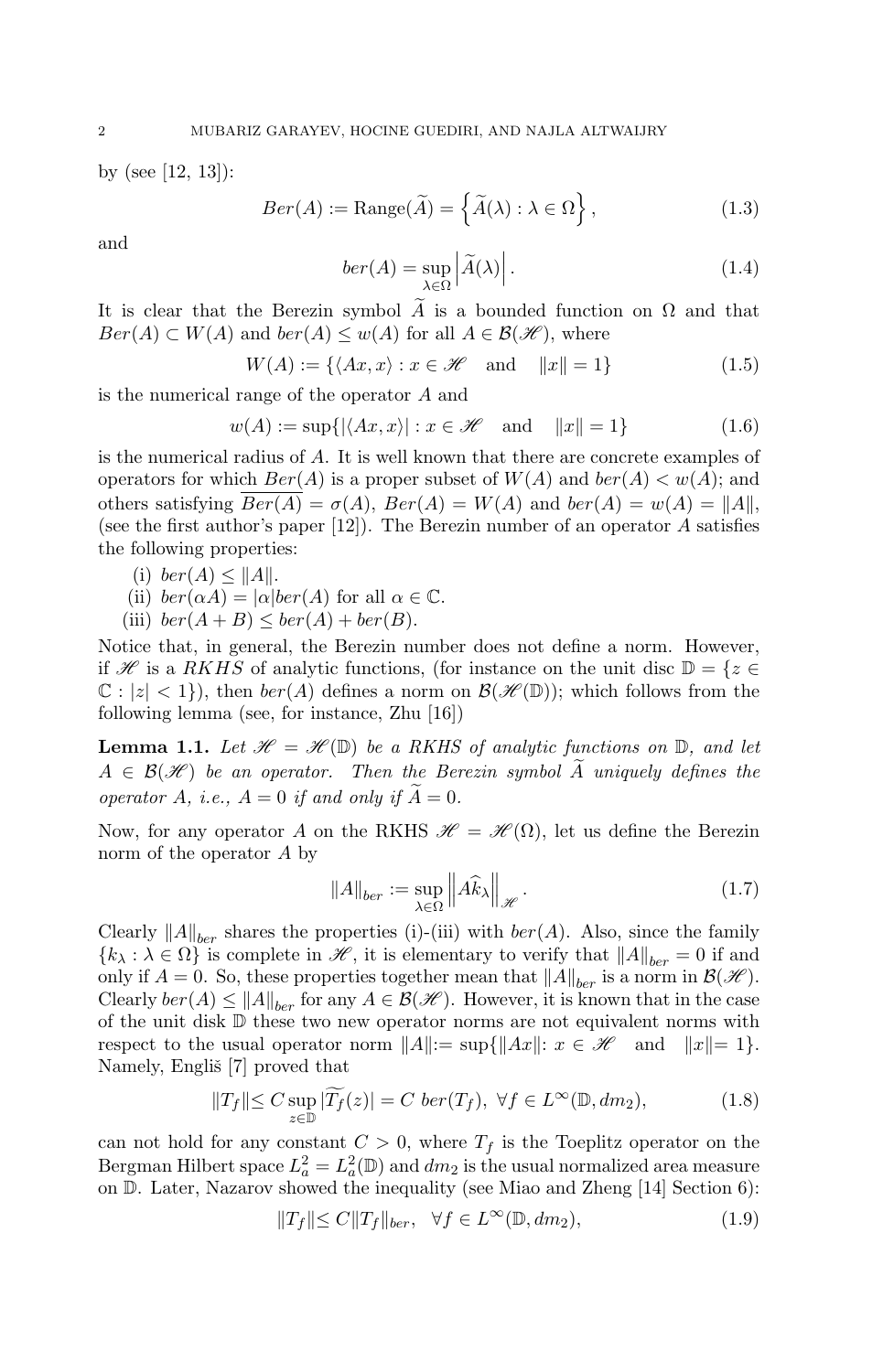can not hold for any constant  $C > 0$ . These results show that in general there is no universal constants  $C_1, C_2 > 0$  such that  $||A|| \leq C_1 \text{ber}(A)$  and  $||A|| \leq C_2 ||A||_{\text{ber}}$ . Dragomir [5, 6] obtained some elegant reverse inequalities related to the classical numerical radius power inequality

$$
w^{2}(A) \le w(A^{2}) + \inf_{\lambda \in \mathbb{C}} \|A - \lambda I\|^{2}, \text{ for } A \in \mathcal{B}(\mathcal{H}(\Omega)).
$$
 (1.10)

In this paper, by using some ideas of  $[5, 6]$ , we prove several reverse inequalities involving  $ber(A)$  and  $||A||_{ber}$ . In particular, we prove some analogue of the inequality (1.10) for the Berezin number of operators. We also discuss some problems related to invertible operators and hyponormal operators on a RKHS.

# 2. Reverse Berezin number and Berezin norm inequalities for invertible operators

In this section, we prove some new reverse inequalities for the Berezin number and the Berezin norm of two operators  $A, B$  on  $\mathcal{H}(\Omega)$  with invertible B. Note that similar results for  $||A||$  and  $w(A)$ , are proved by Dragomir [5].

**Proposition 2.1.** Let  $\mathcal{H} = \mathcal{H}(\Omega)$  be a RKHS, and let  $A, B \in \mathcal{B}(\mathcal{H})$  be two operators, where  $B$  is invertible, satisfying the following inequality for a given  $r > 0$ :

$$
||A - B||_{ber} \le r. \tag{2.1}
$$

Then, we have

$$
||A||_{ber} \le ||B^{-1}|| \left[ ber(B^*A) + \frac{1}{2}r^2 \right]. \tag{2.2}
$$

Proof. Clearly (2.1) is equivalent to the inequality

$$
\langle (A - B)\hat{k}_{\lambda}, (A - B)\hat{k}_{\lambda} \rangle \le r^2, \tag{2.3}
$$

which can be rephrased as

$$
||A\widehat{k}_{\lambda}||^{2} + ||B\widehat{k}_{\lambda}||^{2} \le 2Re\langle B^{*}A\widehat{k}_{\lambda}, \widehat{k}_{\lambda}\rangle + r^{2},
$$
\n(2.4)

for all  $\lambda \in \Omega$ . Since B is invertible, we obtain

$$
||Bx||^2 \ge \frac{1}{||B^{-1}||^2} ||x||^2
$$
\n(2.5)

for all  $x \in \mathscr{H}(\Omega)$ . In particular, for  $x = \hat{k}_{\lambda}$ , we have that  $||B\hat{k}_{\lambda}||^2 \ge \frac{1}{||B^{-1}||^2}$  for all  $\lambda \in \Omega$ . Now, by considering that  $Re\langle B^*A\hat{k}_{\lambda}, \hat{k}_{\lambda}\rangle \leq |\langle B^*A\hat{k}_{\lambda}, \hat{k}_{\lambda}\rangle| = |\widetilde{B^*A(\lambda)}|$ , we get from (2.4) that

$$
||A\widehat{k}_{\lambda}||^{2} + \frac{1}{||B^{-1}||^{2}} \le 2|\widetilde{B^{*}A(\lambda)}| + r^{2}
$$
 (2.6)

for all  $\lambda \in \Omega$ . Then taking the supremum over  $\lambda \in \Omega$  in (2.6), we obtain

$$
||A||_{ber}^{2} + \frac{1}{||B^{-1}||^{2}} \le 2ber(B^*A) + r^{2}.
$$
 (2.7)

By the elementary geometric-arithmetic mean inequality, from (2.7) we see that

$$
\frac{2\|A\|_{ber}}{\|B^{-1}\|} \le 2ber(B^*A) + r^2,\tag{2.8}
$$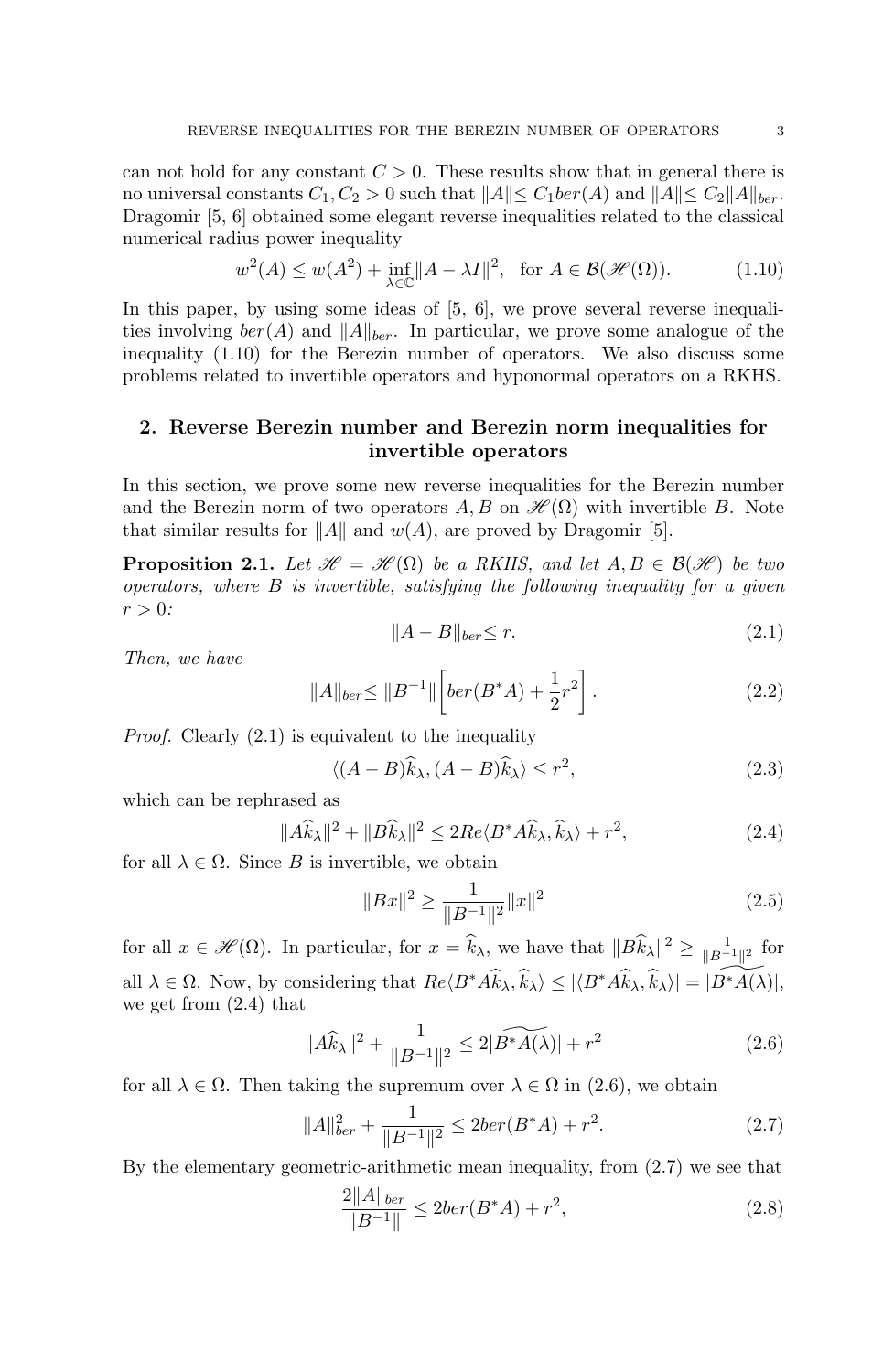which implies the desired result.  $\Box$ 

In what follows, we will use the short notation  $A - \mu$  instead of  $A - \mu I$ , where I is the identity operator on  $\mathscr{H}(\Omega)$ . First, observe that we have the following consequence of Proposition 2.1:

**Corollary 2.1.** For an operator  $A \in \mathcal{B}(\mathcal{H})$ , we have

(i) 0 ≤ ||A||<sub>ber</sub> – ber(A) ≤  $\frac{1}{2l}$  $\frac{1}{2|\mu|}r^2$  provided that  $||A - \mu||_{ber} \leq r$ . (ii)  $||A||_{ber} \leq ||A^{-1}|| \left[ ber(A^2) + \frac{1}{2|\mu|} r^2 \right]$  provided that  $||A - \mu A^*||_{ber} \leq r$ ,  $\mu \neq$ 0.

It can be easily seen from the proof of Proposition 2.1 that the invertibility condition of the operator  $B$  can be replaced by the condition that

$$
|B|^2(\lambda) \ge C \tag{2.9}
$$

for all  $\lambda \in \Omega$  and for some  $C > 0$ , where  $|B| := (B^*B)^{\frac{1}{2}} =$ √  $\overline{B^*B}$  denotes the modulus (positive part) of the operator  $B$ . Namely, we can state without proof the following proposition.

**Proposition 2.2.** Let  $A, B \in \mathcal{B}(\mathcal{H})$  be such that (2.1) holds, with B satisfying inequality (2.9). Then

$$
||A||_{ber} = \sqrt{ber(|A|^2)} \le \frac{1}{\sqrt{C}} \left[ ber(B^*A) + \frac{1}{2}r^2 \right].
$$
 (2.10)

**Proposition 2.3.** Let  $A, B \in \mathcal{B}(\mathcal{H}(\Omega))$  be two operators satisfying (2.1) and suppose that  $B$  is invertible. Then, we have

$$
||A||_{ber}||B|| \leq ber(B^*A) + \frac{1}{2} \left[ r^2 + ||B||^2 - ||B^{-1}||^{-2} \right]. \tag{2.11}
$$

*Proof.* As in the proof of Proposition 2.1, the condition  $(2.1)$  is equivalent to (2.4), which is in turn equivalent to

$$
||A\widehat{k}_{\lambda}||^{2} + ||B||^{2} \le 2Re\langle B^* A \widehat{k}_{\lambda}, \widehat{k}_{\lambda} \rangle + r^{2} + ||B||^{2} - ||B\widehat{k}_{\lambda}||^{2}.
$$
 (2.12)

Since  $Re\langle B^*A\hat{k}_{\lambda},\hat{k}_{\lambda}\rangle \leq |\langle B^*A\hat{k}_{\lambda},\hat{k}_{\lambda}\rangle|, ||B\hat{k}_{\lambda}||^2 \geq \frac{1}{\|B^{-1}\|^2}$  and  $\|A\hat{k}_{\lambda}\|^2 + \|B\|^2 \geq$ 2 $||B||$   $||A\widehat{k}_λ||$ , for all  $λ ∈ Ω$ , using (2.12) we get that

$$
2||B|| ||A\widehat{k}_{\lambda}|| \le 2|\langle B^* A \widehat{k}_{\lambda}, \widehat{k}_{\lambda}\rangle| + r^2 + ||B||^2 - ||B^{-1}||^{-2}
$$
 (2.13)

for all  $\lambda \in \Omega$ . Taking the supremum over  $\lambda \in \Omega$ , we deduce the required result  $(2.11).$ 

Note that if, in Proposition 2.3, we choose  $B = \mu A^*$ ,  $\mu \neq 0$ , and A is invertible, then we get

$$
||A||_{ber}^{2} - ber(A^{2}) \le \frac{1}{2} \left[ \frac{r^{2}}{|\mu|} + |\mu| \left( ||A||^{2} - ||A^{-1}||^{-2} \right) \right],
$$
 (2.14)

provided that  $||A - \mu A^*|| \leq r$ .

The following result can be proved using the same argument as in the proof of Proposition 2.3.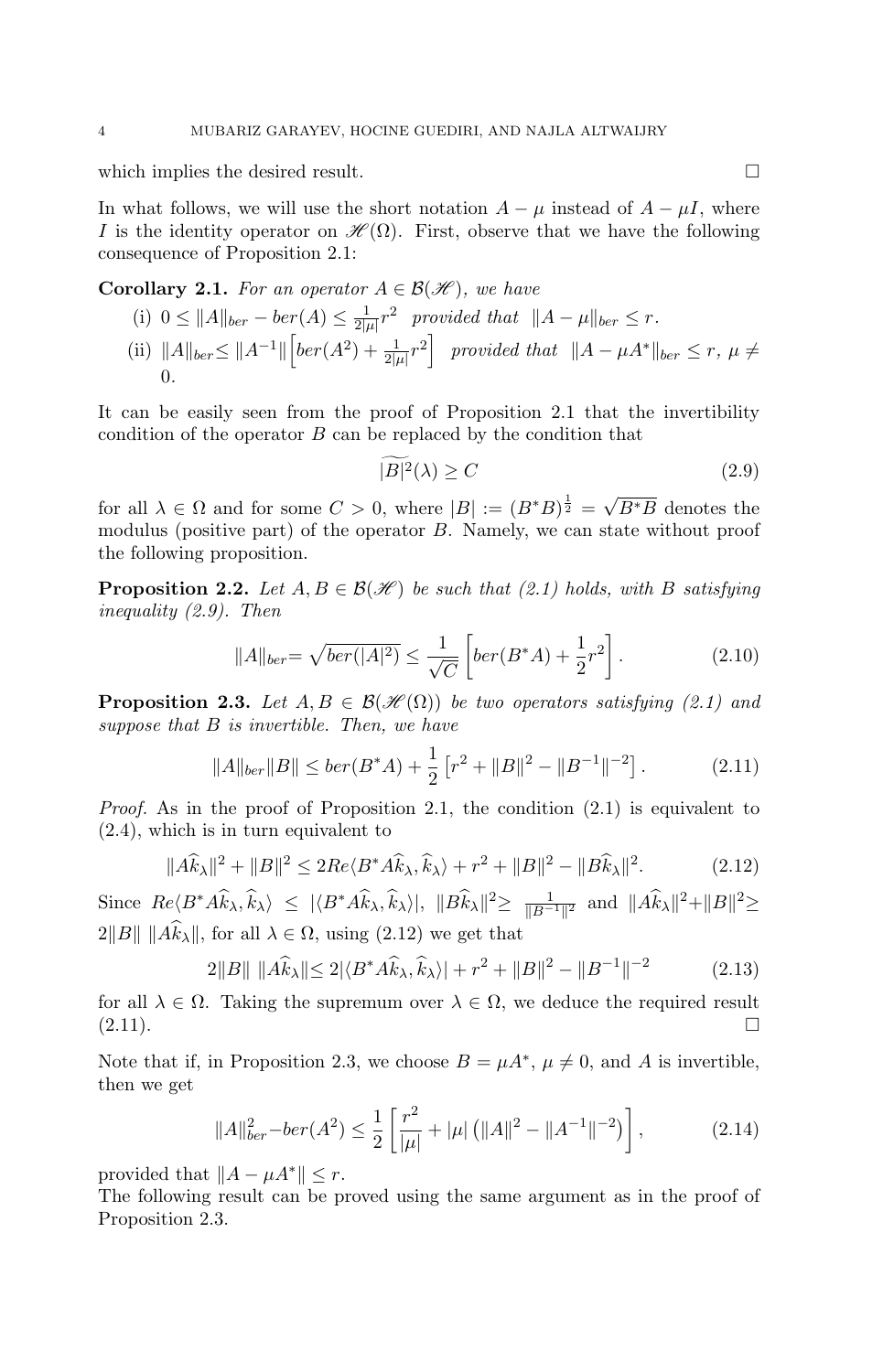**Proposition 2.4.** Let  $A, B \in \mathcal{B}(\mathcal{H}(\Omega))$ . If B is invertible and, for  $r > 0$ , we have

$$
||A - B||_{ber} \le r < ||B||,\tag{2.15}
$$

then

$$
||A||_{ber} \le \frac{1}{\sqrt{||B||^2 - r^2}} \left[ ber(B^*A) + \frac{1}{2} \left( ||B||^2 - ||B^{-1}||^{-2} \right) \right]. \tag{2.16}
$$

Remark 2.1. (a) The result of Proposition 2.4 is of particular interest. Indeed, if we choose  $B = \mu I$  with  $|\mu| > r$ , then (2.15) is obviously fulfilled and by (2.16) we get

$$
||A||_{ber} \leq \frac{ber(A)}{\sqrt{1 - \left(\frac{r}{|\mu|}\right)^2}},\tag{2.17}
$$

provided that  $||A - \mu I|| \leq r$ .

(b) On the other hand, if we choose  $B = \mu A^*$  with  $||A|| \ge \frac{r}{|\mu|}$  ( $\mu \ne 0$ ), then by  $(2.16)$  we get

$$
||A||_{ber} \le \frac{1}{\sqrt{||A||^2 - \left(\frac{r}{|\mu|}\right)^2}} \left[ ber(A^2) + \frac{|\mu|}{2} \left( ||A||^2 - ||A^{-1}||^{-2} \right) \right],
$$
 (2.18)

provided that  $||A - \mu A^*|| \leq r$ .

**Theorem 2.1.** Let  $A, B \in \mathcal{B}(\mathcal{H})$ . If B is invertible such that  $||A - B|| \leq r$ , for  $r > 0$ , and

$$
\frac{1}{\sqrt{r^2+1}} \le \|B^{-1}\| < \frac{1}{r}.\tag{2.19}
$$

Then

$$
||A||_{ber}^{2} \leq ber^{2}(B^{*}A) + 2ber(B^{*}A) \frac{||B^{-1}|| - \sqrt{1 - r^{2}||B^{-1}||^{2}}}{||B^{-1}||}. \tag{2.20}
$$

*Proof.* Let  $\lambda \in \Omega$ . Then by (2.6) we have

$$
||A\widehat{k}_{\lambda}||^{2} + \frac{1}{||B^{-1}||^{2}} \le 2|\langle B^{*}A\widehat{k}_{\lambda}, \widehat{k}_{\lambda}\rangle| + r^{2}, \qquad (2.21)
$$

and since  $\frac{1}{\|B^{-1}\|^2} - r^2 > 0$ , we can conclude that  $|\langle B^* A \hat{k}_\lambda, \hat{k}_\lambda \rangle| > 0$ , and thus obtain

$$
\frac{\|A\widehat{k}_{\lambda}\|^2}{|\langle B^*A\widehat{k}_{\lambda},\widehat{k}_{\lambda}\rangle|} \le 2 + \frac{r^2}{|\langle B^*A\widehat{k}_{\lambda},\widehat{k}_{\lambda}\rangle|} - \frac{1}{\|B^{-1}\|^2|\langle B^*A\widehat{k}_{\lambda},\widehat{k}_{\lambda}\rangle|}.
$$
(2.22)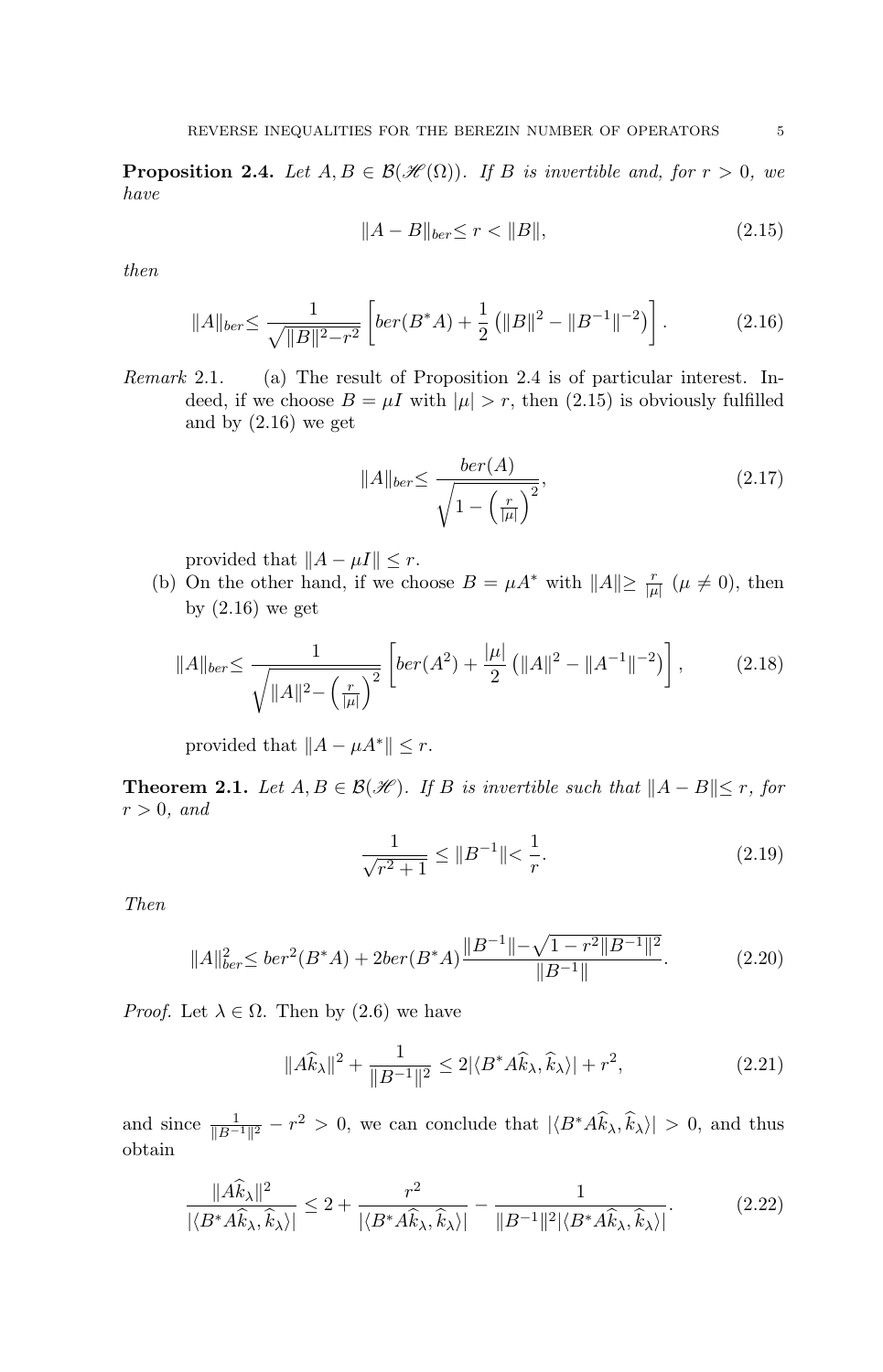Subtracting  $|\langle B^* A \hat{k}_{\lambda}, \hat{k}_{\lambda} \rangle|$  from both sides of (2.22), we obtain

$$
\frac{\|A\hat{k}_{\lambda}\|^2}{|\langle B^*A\hat{k}_{\lambda}, \hat{k}_{\lambda}\rangle|} = |\langle B^*A\hat{k}_{\lambda}, \hat{k}_{\lambda}\rangle| \le 2 - |\langle B^*A\hat{k}_{\lambda}, \hat{k}_{\lambda}\rangle| - \frac{1 - r^2 \|B^{-1}\|^2}{\|B^{-1}\|^2 |\langle B^*A\hat{k}_{\lambda}, \hat{k}_{\lambda}\rangle|}
$$
  
\n
$$
= 2 - \frac{\sqrt{1 - r^2 \|B^{-1}\|^2}}{\|B^{-1}\|}
$$
  
\n
$$
- \left(\sqrt{|\langle B^*A\hat{k}_{\lambda}, \hat{k}_{\lambda}\rangle|} - \frac{\sqrt{1 - r^2 \|B^{-1}\|^2}}{\|B^{-1}\|\sqrt{|\langle B^*A\hat{k}_{\lambda}, \hat{k}_{\lambda}\rangle|}}\right)^2
$$
  
\n
$$
\le 2 \left(\frac{\|B^{-1}\| - \sqrt{1 - r^2 \|B^{-1}\|^2}}{\|B^{-1}\|}\right),
$$

which gives

$$
||A\widehat{k}_{\lambda}||^{2} \leq |\langle B^* A \widehat{k}_{\lambda}, \widehat{k}_{\lambda} \rangle|^{2} + 2|\langle B^* A \widehat{k}_{\lambda}, \widehat{k}_{\lambda} \rangle| \frac{||B^{-1}|| - \sqrt{1 - r^{2}||B^{-1}||^{2}}}{||B^{-1}||}
$$
 (2.23)

Notice that (2.19) guaranties the positivity of the nominator of the fraction in the right hand side of (2.23), while taking the supremum in (2.23) over  $\lambda \in \Omega$ , we deduce the desired inequality  $(2.20)$ . □

Note that for  $\mu \in \mathbb{C}$  with  $0 < r \leq |\mu| \leq \sqrt{r^2 + 1}$  and  $||A - \mu I|| \leq r$ , we can state that

$$
||A||_{ber}^{2} \leq |\mu|^{2}ber(A^{2}) + 2|\mu| \left(1 - \sqrt{|\mu|^{2} - r^{2}}\right)ber(A).
$$
 (2.24)

Also, if  $||A - A^*|| \leq r$ , and A is invertible with  $\frac{1}{\sqrt{r^2}}$  $\frac{1}{r^2+1} \leq ||A^{-1}|| \leq \frac{1}{r}$ , then by  $(2.20)$ we have

$$
||A||_{ber}^{2} \leq ber^{2}(A^{2}) + 2ber(A^{2}) \frac{||A^{-1}|| - \sqrt{1 - r^{2}||A^{-1}||^{2}}}{||A^{-1}||}. \tag{2.25}
$$

**Theorem 2.2.** Let  $A, B \in \mathcal{B}(\mathcal{H})$ . If B is invertible such that  $||A - B|| \le r$ , for  $r > 0$ , and  $||B^{-1}|| < \frac{1}{r}$  $\frac{1}{r}$ , then

$$
0 \leq ||A||_{ber}^2 ||B||^2 - ber^2(B^*A) \leq 2ber(B^*A) \frac{||B||}{||B^{-1}||} \left( ||B|| ||B^{-1}|| - \sqrt{1 - r^2 ||B^{-1}||^2} \right).
$$
\n(2.26)

*Proof.* Subtracting the quantity  $\frac{|\langle B^* A \hat{k}_\lambda, \hat{k}_\lambda \rangle|}{\|B\|^2}$  from both sides of (2.22), we obtain

$$
0 \leq \frac{\|A\widehat{k}_{\lambda}\|^2}{|\langle B^*A\widehat{k}_{\lambda}, \widehat{k}_{\lambda}\rangle|} - \frac{|\langle B^*A\widehat{k}_{\lambda}, \widehat{k}_{\lambda}\rangle|}{\|B\|^2} \leq 2 - \frac{|\langle B^*A\widehat{k}_{\lambda}, \widehat{k}_{\lambda}\rangle|}{\|B\|^2} - \frac{1 - r^2\|B^{-1}\|^2}{\|B^{-1}\|^2|\langle B^*A\widehat{k}_{\lambda}, \widehat{k}_{\lambda}\rangle|}
$$
  
\n
$$
= 2 - 2\frac{\sqrt{1 - r^2\|B^{-1}\|^2}}{\|B\| \|B^{-1}\|} - \left(\frac{\sqrt{|\langle B^*A\widehat{k}_{\lambda}, \widehat{k}_{\lambda}\rangle|}}{\|B\|} - \frac{\sqrt{1 - r^2\|B^{-1}\|^2}}{\|B^{-1}\| \sqrt{|\langle B^*A\widehat{k}_{\lambda}, \widehat{k}_{\lambda}\rangle|}}\right)^2
$$
  
\n
$$
\leq 2\left(\frac{\|B\| \|B^{-1}\| - \sqrt{1 - r^2\|B^{-1}\|^2}}{\|B\| \|B^{-1}\|}\right),
$$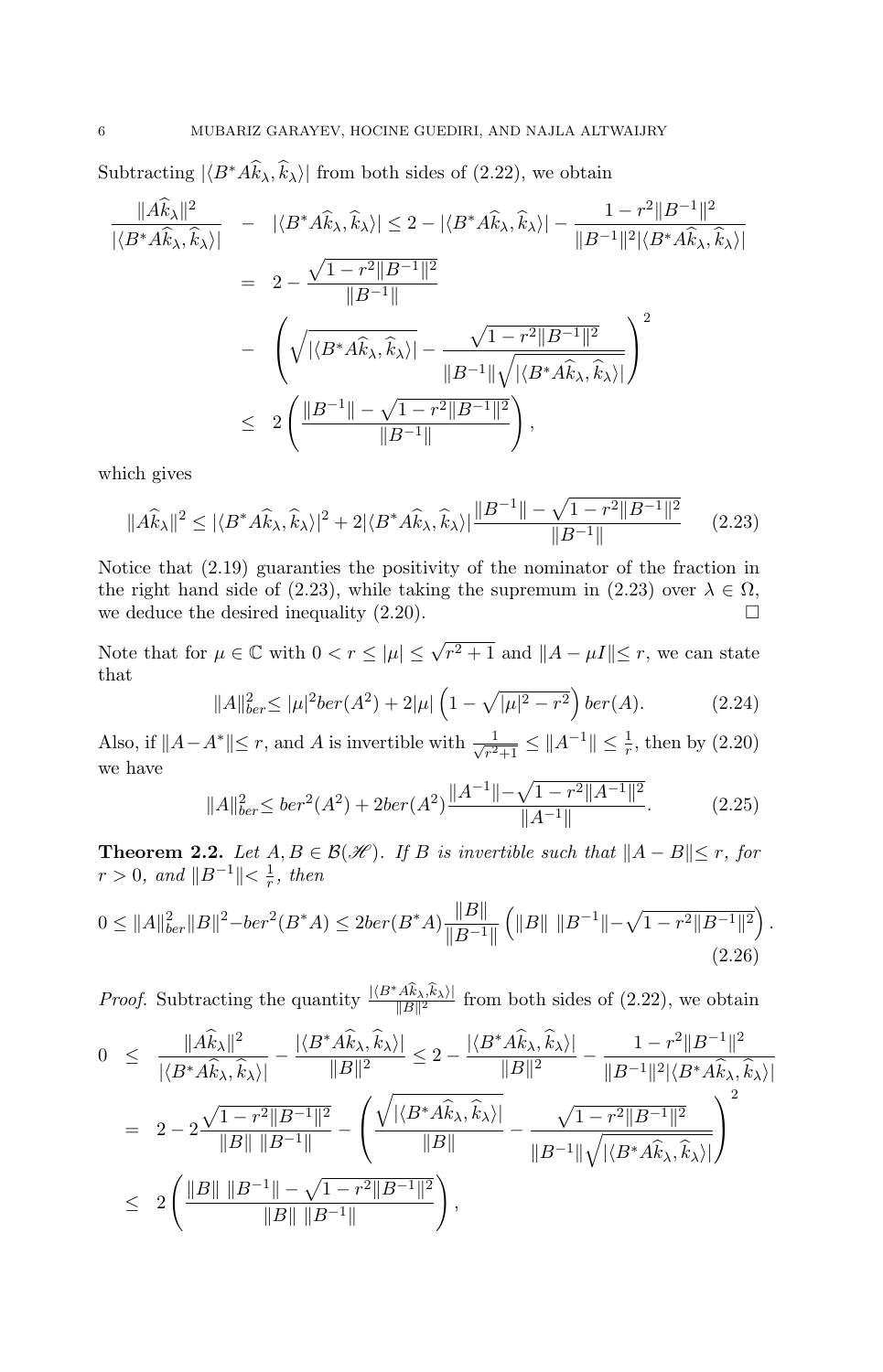which is equivalent to

$$
0 \leq \|A\|_{ber}^2 \|B\|^2 - |\widetilde{B^*A}(\lambda)|^2 \leq 2 \frac{\|B\|}{\|B^{-1}\|} |\widetilde{B^*A}(\lambda)| \left( \|B\| \|B^{-1}\| - \sqrt{1 - r^2 \|B^{-1}\|^2} \right),\tag{2.27}
$$

for all  $\lambda \in \Omega$ . The inequality (2.27) also shows that  $||B|| ||B^{-1}|| \geq \sqrt{1-r^2||B^{-1}||^2}$ , and then, by (2.27), we get

$$
||A||_{ber}^{2}||B||^{2} \leq |\widetilde{B^{*}A}(\lambda)|^{2} + 2\frac{||B||}{||B^{-1}||}|\widetilde{B^{*}A}(\lambda)| \left(||B|| \, ||B^{-1}|| - \sqrt{1 - r^{2}||B^{-1}||^{2}}\right),\tag{2.28}
$$

for all  $\lambda \in \Omega$ . Thus, taking the supremum in (2.28) we deduce the desired inequality  $(2.26)$ .  $\Box$ 

As mentioned above, Theorem 2.2 is of particular interest since putting  $B = \mu I$ with  $|\mu| \ge r > 0$  and assuming that  $||A - \mu I|| \le r$ , then by inequality (2.28) we get

$$
0 \le ||A||_{ber}^2 - ber(A^2) \le 2|\mu|ber(A) \left(1 - \sqrt{1 - \left(\frac{r}{|\mu|}\right)^2}\right). \tag{2.29}
$$

Also, if A is invertible and  $||A - \mu A^*|| \leq r$  and  $||A^{-1}|| \leq \frac{|\mu|}{r}$ , then by (2.26) we obtain

$$
0 \leq \|A\|_{ber}^4 - ber^2(A^2) \leq 2|\mu|ber(A^2)\frac{\|A\|}{\|A^{-1}\|} \left(\|A\| \|A^{-1}\| - \sqrt{1 - \frac{r^2}{|\mu|^2} \|A^{-1}\|^2}\right). \tag{2.30}
$$

# 3. Berezin number and Berezin norm inequalities for some operators

A bounded operator  $T$  acting on a complex infinite dimensional Hilbert space  $H$ is said to be normal if  $T^*T = TT^*$ ; it is said to be positive if  $\langle Tx, x \rangle \ge 0$  for all  $x \in H$  (in this case we will write  $T \geq 0$ ); and it is said to be hyponormal if its self-commutator  $[T^*,T]$  is positive, that is  $T^*T - TT^* \geq 0$ . It is immediate from these definitions that every normal operator is hyponormal and that an operator T is hyponormal if and only if  $||T^*x|| \le ||Tx||$  for all  $x \in H$ . It is also obvious that every nonunitary isometry  $V : H \to H$  (i.e.  $V^*V = I$  and  $VV^* \neq I$ ) is hyponormal, but not normal.

In this section, we will consider some operators, including hyponormal operators, and prove some inequalities for their Berezin numbers and Berezin norms.

**Proposition 3.1.** Let  $N \in \mathcal{B}(\mathcal{H}(\Omega))$  be a normal operator on the RKHS  $\mathcal{H}(\Omega)$ , and let  $n \geq 1$  be any integer. Then

$$
ber\,(N^{n}) \leq \begin{cases} \|N^{\frac{n}{2}}\|_{ber} & if \quad n \quad is \; even, \\ \|N\| \, \|N^{\frac{n-1}{2}}\|_{ber} & if \quad n \quad is \; odd. \end{cases} \tag{3.1}
$$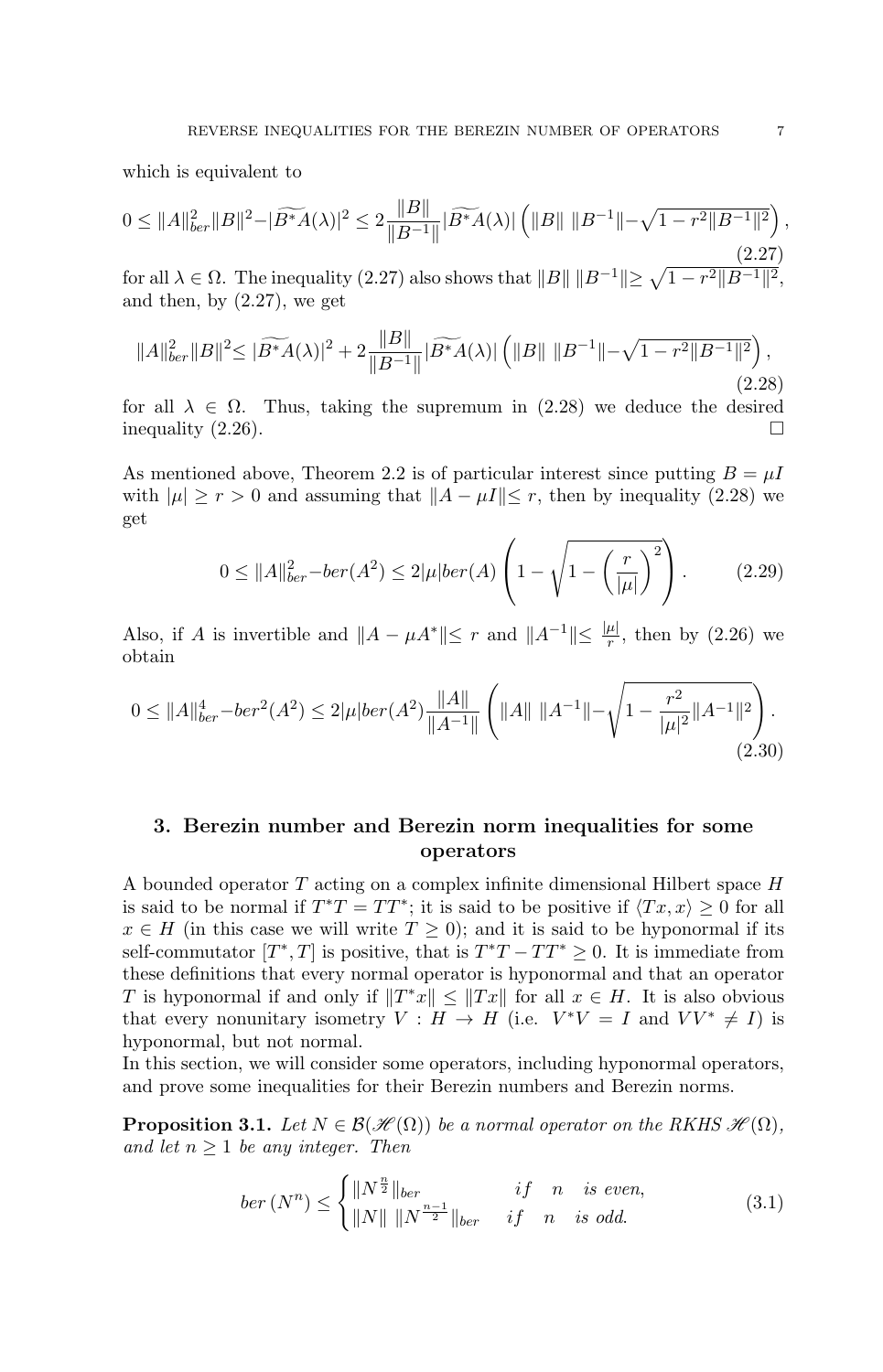*Proof.* For any fixed integer  $k \geq 0$ , we have

$$
\begin{array}{rcl} |\langle N^{2k}\widehat{k}_{\lambda},\widehat{k}_{\mu}\rangle| &=& |\langle N^{k}\widehat{k}_{\lambda},N^{k*}\widehat{k}_{\mu}\rangle| \leq \|N^{k}\widehat{k}_{\lambda}\|\,\,\|N^{k*}\widehat{k}_{\mu}\|\\ &\leq& \sup_{\lambda\in\Omega}\|N^{k}\widehat{k}_{\lambda}\|\,\sup_{\mu\in\Omega}\|N^{k}\widehat{k}_{\mu}\| = \|N^{k}\|_{ber}^{2} \end{array}
$$

for all  $\lambda, \mu \in \Omega$ . So, we get

$$
|\langle N^{2k}\hat{k}_{\lambda}, \hat{k}_{\mu}\rangle| \le ||N^k||_{ber}^2 \quad \forall k \ge 0.
$$
 (3.2)

In particular, for  $\mu = \lambda$ , we obtain

$$
ber(N^{2k}) \le ||N^k||_{ber}^2 \quad \forall k \ge 0. \tag{3.3}
$$

For  $k = 1$ , we have from (3.3) that

$$
ber(N^2) \le ||N||_{ber}^2 \tag{3.4}
$$

for any normal operator N in  $\mathcal{B}(\mathcal{H}(\Omega)).$ On the other hand, we have

$$
\begin{aligned} |\langle N^{2k+1}\hat{k}_{\lambda},\hat{k}_{\mu}\rangle| &= |\langle N^{2k}N\hat{k}_{\lambda},\hat{k}_{\mu}\rangle| = |\langle N^{k}N\hat{k}_{\lambda},N^{k*}\hat{k}_{\mu}\rangle| \leq ||N^{k}N\hat{k}_{\lambda}|| \, ||N^{k*}\hat{k}_{\mu}|| \\ &\leq \sup_{\lambda\in\Omega} ||N^{k}N\hat{k}_{\lambda}|| \sup_{\mu\in\Omega} ||N^{k}\hat{k}_{\mu}|| \leq ||N|| \, ||N^{k}||_{ber}^{2} \end{aligned}
$$

for all  $\lambda, \mu \in \Omega$ . In particular, by putting  $\mu = \lambda$  we have from the last inequality that

$$
ber(N^{2k+1}) \le ||N|| \, ||N^k||_{ber}^2 \quad \forall k \ge 0. \tag{3.5}
$$

Now, the desired result follows from (3.3) and (3.5), which proves the proposition. □

The following result gives the exact relationship between the Berezin number and the Berezin norm of a concrete orthogonal projection (normal operator).

**Example 3.1.** Let S be the shift operator,  $Sf = zf$ , on the Hardy space  $H^2(\mathbb{D})$ over the unit disc  $\mathbb{D} = \{z \in \mathbb{C} : |z| < 1\}$ , which consists of analytic functions on  $\mathbb D$  having the sequence of Taylor coefficients belonging to the space  $l^2$ . Consider the operator A defined on  $H^2(\mathbb{D})$  by

$$
A = S(I - SS^*)S^*.
$$
 (3.6)

Then,  $ber(A) = ||A||_{ber}^{2} = \frac{1}{4}$  $\frac{1}{4}$ .

*Proof.* First, note that  $\widehat{k}_{\lambda}(z) = \frac{(1-|\lambda|^2)^{\frac{1}{2}}}{1-\overline{\lambda}z}$   $(\lambda \in \mathbb{D})$  is the normalized reproducing kernel of  $H^2(\mathbb{D})$ . Then, for all  $\lambda \in \mathbb{D}$ , we have

$$
\begin{aligned}\n\|\widehat{A}\widehat{k}_{\lambda}\| &= \|\widehat{S}(I - SS^*)S^*\widehat{k}_{\lambda}\| = \|(I - SS^*)\widehat{\lambda}\widehat{k}_{\lambda}\| \\
&= |\lambda| \left\|\frac{(1 - |\lambda|^2)^{\frac{1}{2}}}{1 - \overline{\lambda}z} - \frac{\overline{\lambda}z(1 - |\lambda|^2)^{\frac{1}{2}}}{1 - \overline{\lambda}z}\right\| = |\lambda|(1 - |\lambda|^2)^{\frac{1}{2}} \tag{3.7}\n\end{aligned}
$$

On the other hand, for all  $\lambda \in \mathbb{D}$ , we have

$$
\widetilde{A}(\lambda) = \langle S(I - SS^*)S^*\hat{k}_{\lambda}, \hat{k}_{\lambda} \rangle = \langle (I - SS^*)S^*\hat{k}_{\lambda}, S^*\hat{k}_{\lambda} \rangle
$$
  
\n
$$
= |\lambda|^2 \langle (I - SS^*)\hat{k}_{\lambda}, \hat{k}_{\lambda} \rangle = |\lambda|^2 (1 - |\lambda|^2)
$$
(3.8)

Thus, we get that  $\widetilde{A}(\lambda) = ||A\widehat{k}_{\lambda}||^2$  for all  $\lambda \in \mathbb{D}$ . This implies that one has  $ber(A) = ||A||_{ber}^2$ . Also, by using that for the function  $f(x) = x(1-x)$ ,  $(0 \le$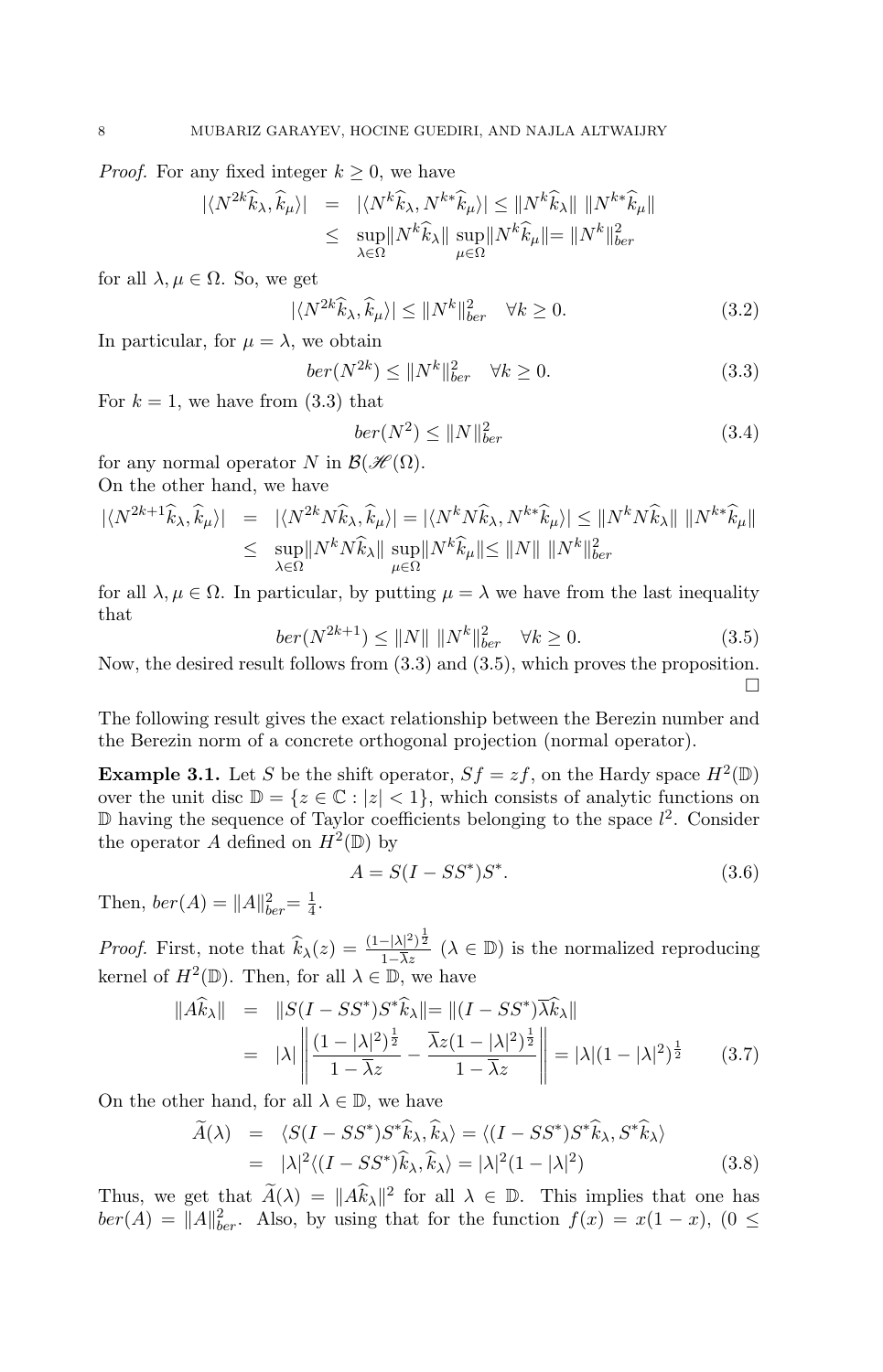$x < 1$ ),  $f_{\text{max}} = f(\frac{1}{2})$  $\frac{1}{2}$ , we deduce from the formula  $\tilde{A}(\lambda) = |\lambda|^2 (1 - |\lambda|^2)$  that  $\sup_{\lambda \in \mathbb{D}} (\widetilde{A}(\lambda)) = \frac{1}{4}$ , that is  $ber(A) = \frac{1}{4}$ . Hence  $ber(A) = ||A||_{ber}^2 = \frac{1}{4}$  $\frac{1}{4}$ , as desired. □

For any hyponormal operator  $T \in \mathcal{B}(\mathcal{H}(\Omega))$  it is easy to show that:

(i)  $||T^*||_{ber} \leq ||T||_{ber}$ ;  $(ii)$ 

$$
ber ([T^*, T]) \le ||T||_{ber}^2.
$$
 (3.9)

In fact, for any  $\lambda \in \Omega$ , we have that

$$
0 \leq \widetilde{[T^*,T]}(\lambda) = \langle (T^*T - TT^*)\widehat{k}_{\lambda}, \widehat{k}_{\lambda} \rangle = ||T\widehat{k}_{\lambda}||^2 - ||T^*\widehat{k}_{\lambda}||^2 \tag{3.10}
$$

From this, it is immediate that  $||T^*||_{ber} \le ||T||_{ber}$ . Since T is hyponormal, we have  $||T\widehat{k}_{\lambda}|| \geq ||T^*\widehat{k}_{\lambda}||$ , and hence we deduce from  $(3.10)$   $[\widetilde{T^*, T}](\lambda) \leq ||T\widehat{k}_{\lambda}||^2$  for all  $\lambda \in \Omega$ . Therefore, we get  $\text{ber } ([T^*, T]) \leq ||T||_{ber}^2$ , which proves inequality (3.9). Our next result is about more general operators.

**Theorem 3.1.** Let  $A \in \mathcal{B}(\mathcal{H}(\Omega))$ . Then

$$
ber(A) \le \left(\|A\|_{ber}^2 - \inf_{\mu \in \Omega} \left\|(A - \widetilde{A}(\mu))\widehat{k}_{\mu}\right\|^2\right)^{\frac{1}{2}}.\tag{3.11}
$$

Proof. It is easy to see that

$$
\left\| (A - \widetilde{A}(\lambda)) \widehat{k}_{\lambda} \right\|^2 = \left\| A \widehat{k}_{\lambda} \right\|^2 - \left| \widetilde{A}(\lambda) \right|^2, \quad \forall \lambda \in \Omega. \tag{3.12}
$$

Then

$$
\left|\widetilde{A}(\lambda)\right|^2 = \left\|A\widehat{k}_{\lambda}\right\|^2 - \left\|(A - \widetilde{A}(\lambda))\widehat{k}_{\lambda}\right\|^2, \quad \forall \lambda \in \Omega. \tag{3.13}
$$

Whence

$$
\left|\widetilde{A}(\lambda)\right|^2 \leq \left(\left\|A\widehat{k}_{\lambda}\right\|^2 - \inf_{\mu \in \Omega} \left\|(A - \widetilde{A}(\mu))\widehat{k}_{\mu}\right\|^2\right)^{\frac{1}{2}}
$$
  

$$
\leq \left(\sup_{\lambda \in \Omega} \left\|A\widehat{k}_{\lambda}\right\|^2 - \inf_{\mu \in \Omega} \left\|(A - \widetilde{A}(\mu))\widehat{k}_{\mu}\right\|^2\right)^{\frac{1}{2}} \tag{3.14}
$$

for all  $\lambda \in \Omega$ , which implies the desired inequality (3.11).

The next corollary gives an example of operators for which  $\text{ber}(A) < ||A||_{\text{ber}}$ .

Corollary 3.1. If  $\inf_{\mu \in \Omega} ||(A - \widetilde{A}(\mu))\widehat{k}_{\mu}|| > 0$ , then  $ber(A) < ||A||_{ber}$ .

In conclusion, note that conditions of the type

$$
\left\| (A - \widetilde{A}(\lambda)) \widehat{k}_{\lambda} \right\| \to 0 \quad \text{and} \quad \left\| (A - \widetilde{A}(\mu))^* \widehat{k}_{\mu} \right\| \to 0 \tag{3.15}
$$

as  $\lambda \to \partial\Omega$  define the so-called Englis C<sup>\*</sup>-operator algebras which are studied, for instance, in [8] and [11], and are closely related to an unsolved question of Engliš  $[8, Q$ uestion 1 $]$  for Bergman space Toeplitz operators, where, in particular, he asked the following question:

Is it true that

$$
T_{\varphi} \in \mathscr{A}_B :=
$$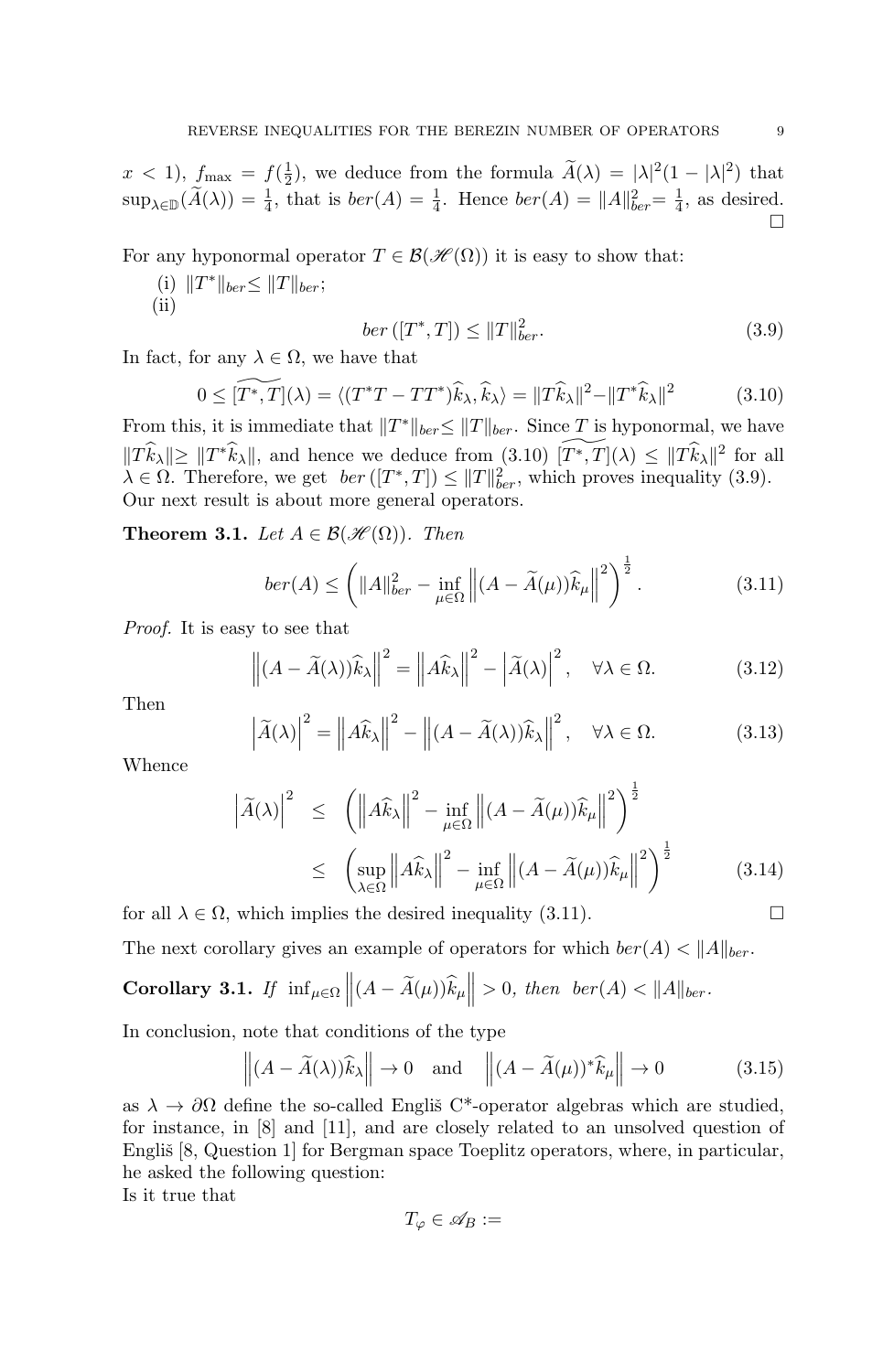$$
\left\{ T \in \mathcal{B}(L^2_a(\mathbb{D})) : \left\| T \widehat{k}_{a,\lambda} \right\|^2 - \left| \widetilde{T}(\lambda) \right|^2 \to 0 \quad \text{radially, and similarly for } T^* \right\},\tag{3.16}
$$

for all  $\varphi \in L^{\infty}(\mathbb{D})$ ?

Here,  $\widehat{k}_{a,\lambda} = \frac{(1-|\lambda|^2)^2}{(1-\overline{\lambda}z)^2}$  $\frac{(1-|\lambda|^2)^2}{(1-\overline{\lambda}z)^2}$  is the normalized reproducing kernel of  $L^2_a(\mathbb{D})$ . In [9, 10], the authors discuss this question via the so-called maximal Berezin set and the Berezin number.

Acknowledgements. This project was funded by the National Plan for Science, Technology and Innovation (MAARIFAH), King Abdulaziz City for Science and Technology, Kingdom of Saudi Arabia, award number 13-MAT1276-02.

#### References

- [1] N. Aronzajn, Theory of reproducing kernels, Trans. Amer. Math. Soc., 68 (1950), 337–404.
- [2] F. A. Berezin, Covariant and contravariant symbols of operators, Math. USSR-Izv., 9 (1972), 1117–1151.
- [3] F. A. Berezin, Quantization, Math. USSR-Izv., 8 (1974), 1109–1163.
- [4] L. A. Coburn, Berezin transform and Weyl-type unitary operators on the Bergman space, Proc. Amer. Math. Soc., 140 (2012), no. 10, 3445–3451.
- [5] S. S. Dragomir, Inequalities for the numerical radius of linear operators in Hilbert spaces, SpringerBriefs in Mathematics, Springer, Cham, 2013.
- [6] S. S. Dragomir, A survey of some recent inequalities for the norm and numerical radius of operators in Hilbert spaces, Banach J. Math. Anal., 1 (2007), no. 2, 154– 175.
- [7] M. Englis, Compact Toeplitz operators via the Berezin transform on bounded symmetric domains, Integr. Equat. Oper. Theory, 33 (1999), 426–455.
- [8] M. Englis, Toeplitz operators and the Berezin transform on  $H^2$ , Lin. Alg. Appl., 223–224 (1995), 171–204.
- [9] M. T. Garayev, The Berezin number, norm of Hankel operator and related topics, Operator Theory: Advances and Applications, 247 (2015), 87–100.
- [10] M. Gürdal, M. T. Garayev, S. Saltan and U. Yamancı, On some numerical characteristic of operators, Arab. J. Math. Sci., 21 (2015), 118-126.
- [11] M. T. Karaev, M. Gürdal and M. B. Huban, Reproducing kernels, Englis̆ algebras and some applications, Studia Math., 232 (2016), no. 2, 113–141.
- [12] M. T. Karaev, Reproducing kernels and Berezin symbols techniques in various questions of operator theory, Complex Anal. Oper. Theory, 7 (2013), 983–1018.
- [13] M. T. Karaev, Berezin symbols and invertibility of operators on the functional Hilbert spaces, J. Funct. Anal., 238 (2006), 181-192.
- [14] J. Miao and D. Zheng, Compact operators on Bergman spaces, Integr. Equat. Oper. Theory, 48 (2004), 426–455.
- [15] S. Saitoh and Y. Sowano, Theory of reproducing kernels and applications, Springer, Singapore, 2016.
- [16] K. Zhu, Operator theory in function spaces, Second ed., Mathematical Surveys and Monographs, Vol. 138, American Mathematical Society, Providence, R.I. 2007.

## Mubariz Garayev

Department of Mathematics, College of Science, King Saud University, P.O. Box 2455, Riyadh 11451, Saudi Arabia

E-mail address: mgarayev@ksu.edu.sa